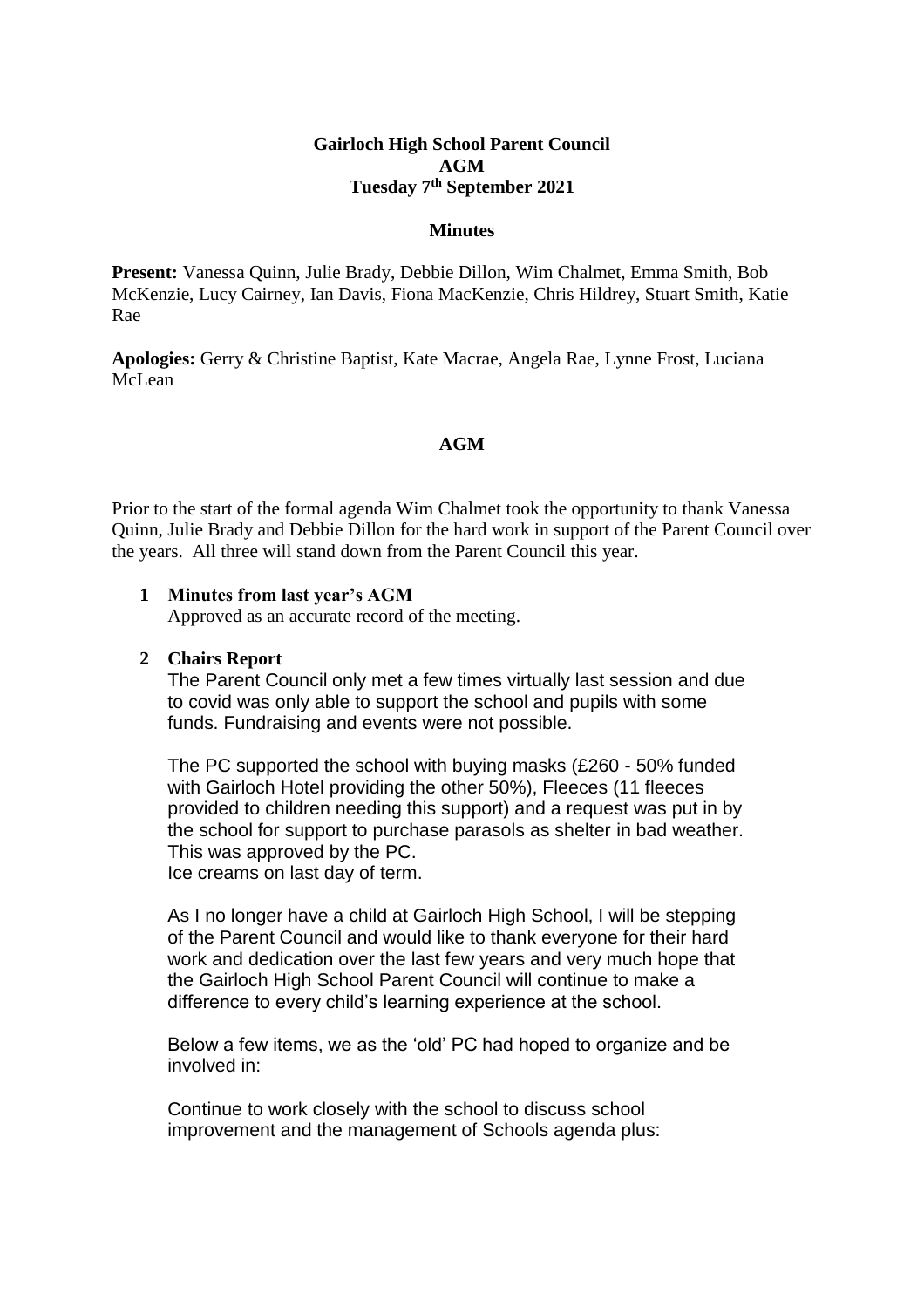- organise another Christmas fayre
- Organise an open day in the summer term whole school fundraiser

Take part in welcoming parents of P7 pupils and get parents involved

- set up regular dates where parents can opt in to help in gardening and landscaping of outdoor learning spaces,
- ⁃ provide baking and refreshments at events
- ⁃ attend Assemblies
- ⁃ support yearbook for S6, organize an end of session event
- get involved in career events
- ⁃ support school trips
- ⁃ support DofE
- ⁃ Fundraising
- ⁃ celebrate achievements

# **3 Treasurers Report**

Another quiet year for the PC accounts with no income as we were unable to do any fundraising and very little expenditure. Balance at the AGM is £1553.69. With purchases of note being a contribution of £136 towards fleeces and £159 for the TV licence so the students could watch Scotland play. As I am stepping down from the role I would like to take this opportunity to say thank you to my fellow committee members and to say I have enjoyed being a part of the PC and supporting the school over the years, I shall continue to do so but in other ways. I will complete this year's accounts before I hand them over to the new treasurer and wish them well in their role. Accounts are attached.

## **4 Election of Office Bearers and Committee Members**

Significant discussion was held about the sustainability of the Parent Council moving forward and why parents were disengaging. As with everything else, COVID has had an impact. Remote meetings (or at least hybrid meetings) could be seen as an advantage for some parents. The Parent Council has missed the opportunity to meet with the upcoming P7 parents for the last 2 years . Perhaps a social event is needed, however, restrictions need to ease further before this could be organised.

T\here was a proposal for an EGM to pause and think about why parents are disengaging. An interim working group is needed around how to make the PC sustainable. With operational constraints around the constitution it is necessary to elect office bearers and those mentioned below were prepared to act in the short term to allow the PC to continue and move forward. So, the PC is in place nominally with the constitution in place but with a plan to hold and EGM working group. Chris Hildrey offered his support.

Chair person: Fiona MacKenzie – Proposed: Lucy Cairney/ Seconded: Chris Hildrey